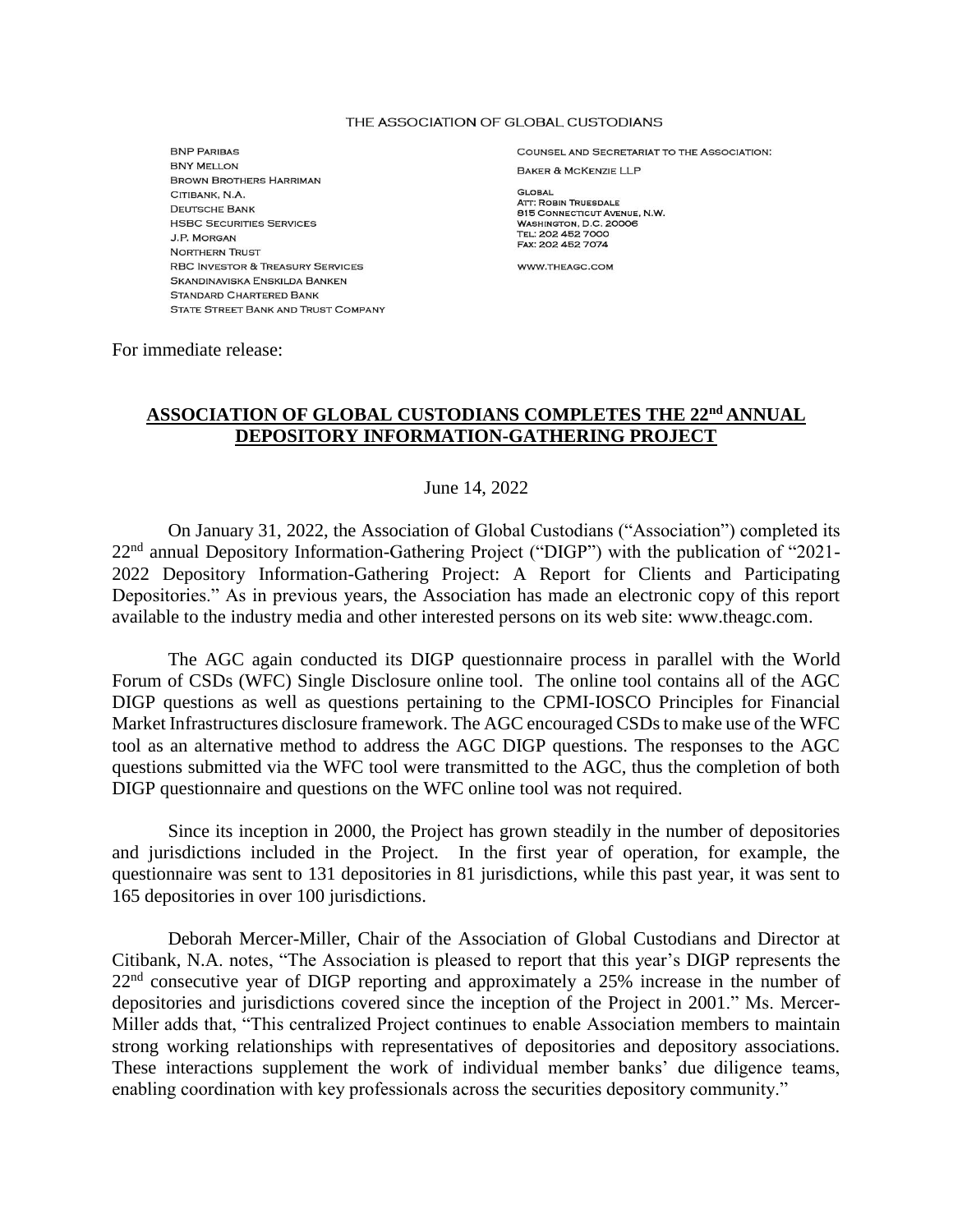## THE ASSOCIATION OF GLOBAL CUSTODIANS

June 14, 2022 Page 2

"DIGP serves the Association's members by systematically gathering current and valuable information from securities depositories regarding risk and operational issues and housing the information in one central location; it also provides a platform for those securities depositories to communicate essential up-to-date information to the Association's member banks. These capabilities enable members to deliver up-to-date risk analysis to their investor clients" says Michael Perkins, Vice President, State Street Global Process Delivery at State Street Bank and Trust Company, and Chair of the 2021-2022 DIGP Committee.

The Association launched the DIGP in an effort to assist Association members in meeting regulatory compliance requirements under Investment Company Act Rule 17f-7. This Rule details how U.S. mutual funds may hold securities through foreign depositories and requires the ongoing monitoring of depositories. In addition, the Rule requires funds to receive an analysis of the custody risks associated with maintaining assets with a foreign depository. The member banks of the Association gather a common set of depository information that is ultimately pooled in the Project's central database and/or the WFC Tool, believing that this joint approach produces a high response rate from depositories and reduces the number of different information requests depositories receive from individual members. The members of the Association are: BNP Paribas, BNY Mellon, Brown Brothers Harriman, Citibank, N.A., Deutsche Bank, HSBC Securities Services, JPMorgan Chase Bank, N.A., Northern Trust, RBC Investor & Treasury Services, Skandinaviska Enskilda Banken, Standard Chartered Bank and State Street Bank and Trust Company.

In devising the DIGP, the Association evaluated and clarified the types of information members need to enable each bank individually to prepare the risk analyses required by Rule 17f-7. This needed information, which is obtained through the project questionnaire, falls into 9 broad areas of inquiry:

- Scope, structure, ownership, capital, regulation, and audit oversight.
- Participant identification and eligibility criteria.
- Functionality and services, including the use of agents.
- Account structures and recordkeeping.
- Settlement processes.
- Ownership of securities held in the depository.
- Standard of care, loss prevention, and asset recovery methods.
- Business recovery mechanisms.